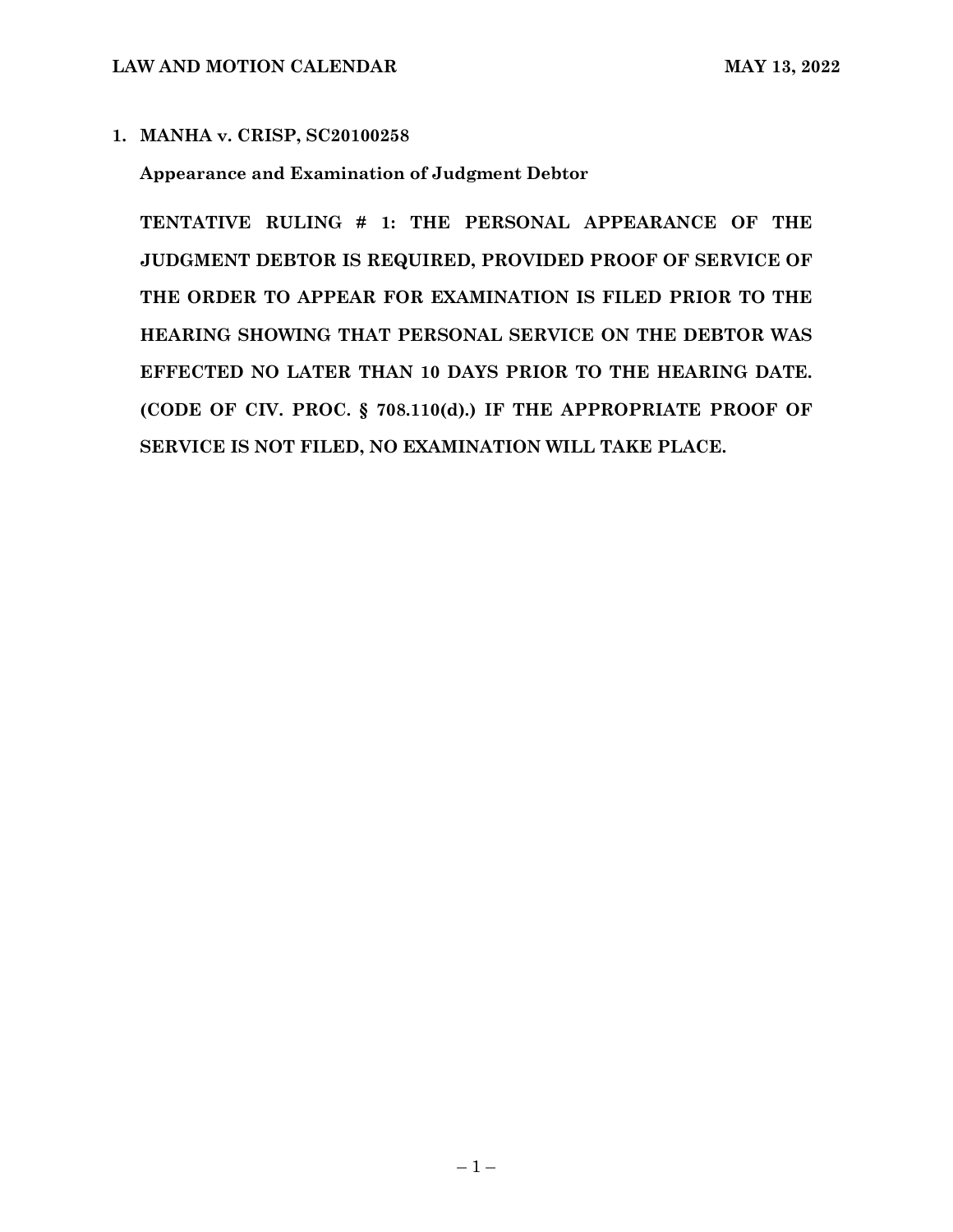### **2. GETZ v. SERRANO EL DORADO OWNERS' ASSOC., ET AL., PC20170113**

- **(A) Plaintiffs' Motion for Summary Adjudication**
- **(B) Serrano Associates' Motion for Summary Adjudication**
- **(C) Serrano El Dorado Owners' Association's Motion for Summary Adjudication**

On the court's own motion, matters are continued to June 3, 2022. The court apologizes for any inconvenience to the parties.

**TENTATIVE RULING # 2: MOTIONS ARE CONTINUED TO 1:30 P.M., FRIDAY, JUNE 3, 2022, IN DEPARTMENT FOUR.**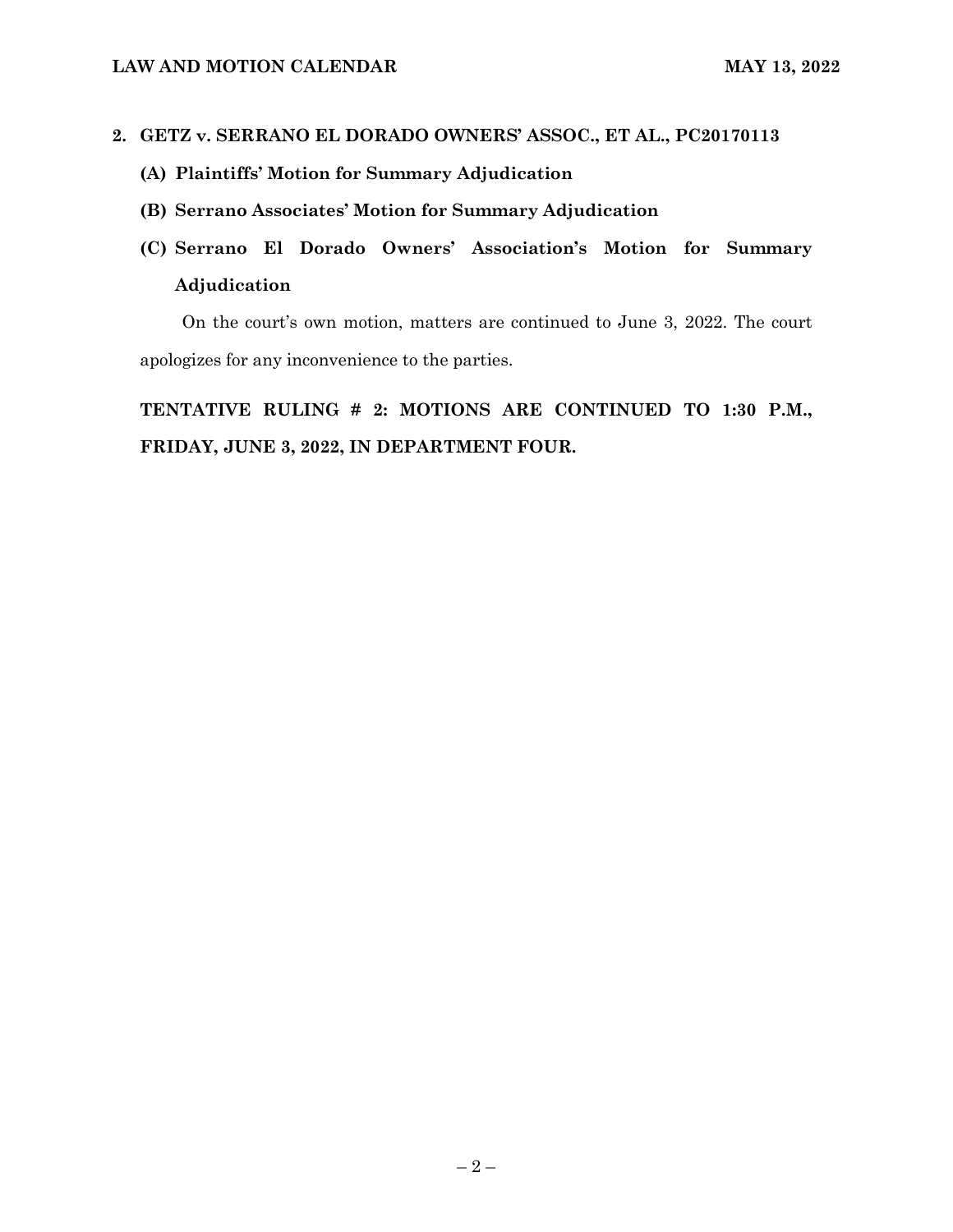### **3. BIERSMITH v. V3 ELECTRIC, INC., 21CV0364**

### **Motion to Compel Binding Arbitration and to Stay Case**

Plaintiff Mark Biersmith's complaint asserts causes of action pursuant to California's Fair Employment and Housing Act ("FEHA"), Gov. Code § 12900, et seq., for (1) age discrimination, (2) retaliation on the basis of age, and (3) failure to prevent retaliation, as well as (4) retaliation in violation of Labor Code § 1102.5, (5) wrongful termination in violation of public policy, and (6) unfair business practices against defendant V3 Electric, Inc. ("V3"). Pending is V3's motion to compel binding arbitration and to stay all judicial proceedings until the completion of arbitration. The motion is opposed.

By way of background, in January 2021 Biersmith applied to V3 for the position of Chief Financial Officer ("CFO"). (Compl., ¶ 14.) V3 is a residential solar energy provider. On March 1, 2021, V3 offered Biersmith the position of CFO with an annual salary of \$175,000, along with bonuses and equity in V3. (*Id.*, ¶ 15.) Biersmith accepted the terms of employment on March 15, 2021. (*Ibid.*) His employment was terminated in May 2021. (*Id.*, ¶¶ 39, 40.)

On December 15, 2021, Biersmith received a Right to Sue letter from the California Department of Fair Employment and Housing. (*Id.*, ¶ 41.) This action following on December 30, 2021.

### **1. Legal Principles**

V3's motion is made pursuant to the California Arbitration Act ("CAA"), Code of Civil Procedure § 1280, et seq. The CAA sets forth "a comprehensive scheme regulating private arbitration in this state." (*Moncharsh v. Heily & Blase* (1992) 3 Cal.4th 1, 9.) California has a " 'strong public policy in favor of arbitration as a speedy and relatively inexpensive means of dispute resolution.' [Citations.]" (*Ibid*.) "Consequently, courts will ' "indulge every intendment to give effect to such proceedings."" (*Ibid*.) "In cases involving private arbitration, '[t]he scope of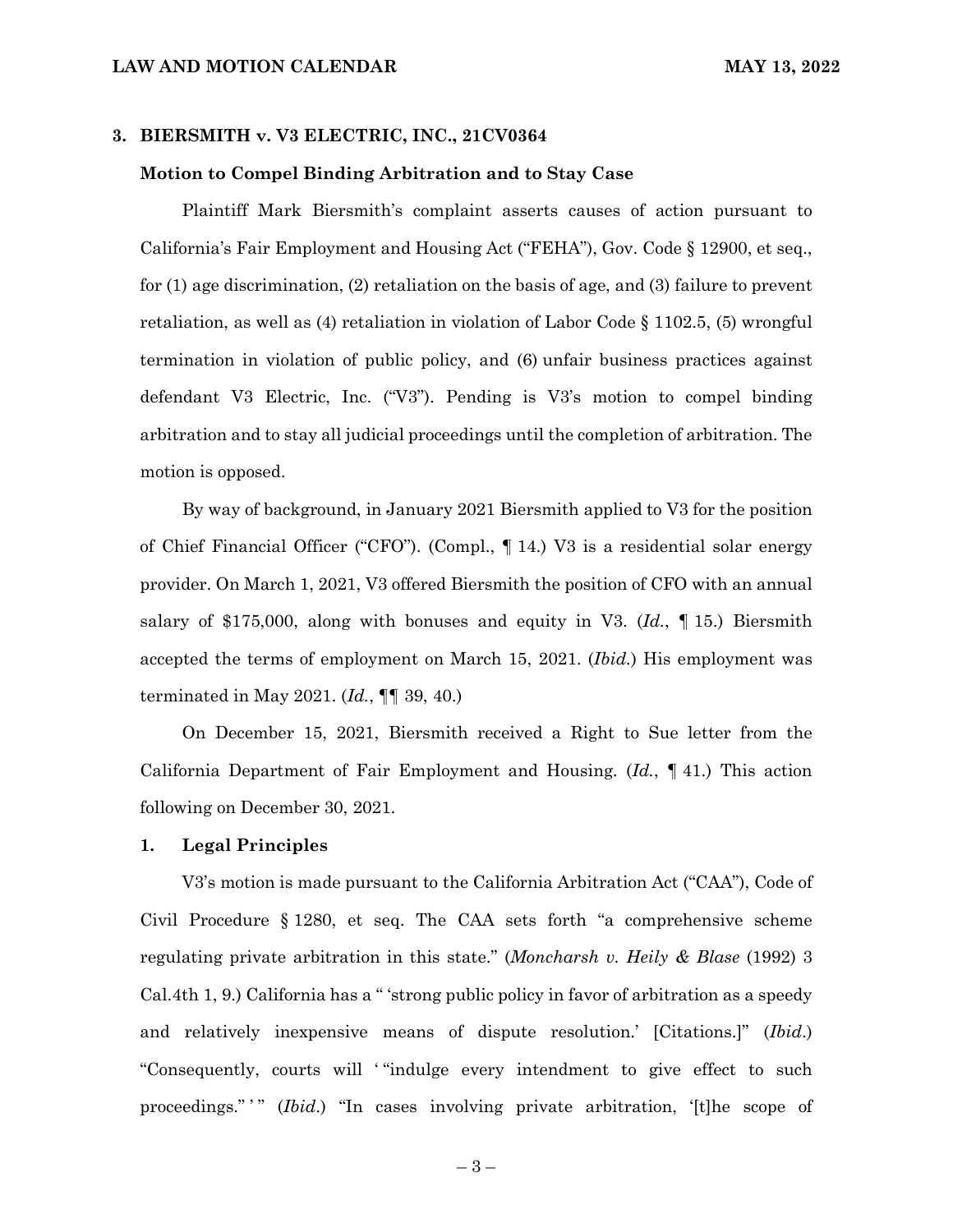arbitration is ... a matter of agreement between the parties' [citation] .…" (*Id*. at pp. 8–9.) "A written agreement to submit to arbitration an existing controversy or a controversy thereafter arising is valid, enforceable and irrevocable, save upon such grounds as exist for the revocation of any contract." (Code of Civ. Proc. § 1281.) Furthermore, except for specifically enumerated exceptions, the court must order the parties to arbitrate a controversy if the court finds that a written agreement to arbitrate the controversy exists. (Code of Civ. Proc. § 1281.2.)

Arbitration agreements are governed by state contract law and are "construed like other contracts to give effect to the intention of the parties." (*Crowell v. Downey Cmty. Hosp. Found.* (2002) 95 Cal.App.4th 730, 734, disapproved of on other grounds in *Cable Connection*, *Inc. v. DIRECTV*, *Inc*. (2008) 44 Cal.4th 1334.) A motion or petition "to compel arbitration is simply a suit in equity seeking specific performance of that contract." (*Engineers & Architects Ass'n v. Cmty. Dev. Dep't* (1994) 30 Cal.App.4th 644, 653.) If the contractual language is clear and explicit, it governs. (Civ. Code § 1638.) " 'Absent a clear agreement to submit disputes to arbitration, courts will not infer that the right to a jury trial has been waived.' [Citations.]" (*Adajar v. RWR Homes*, *Inc*. (2008) 160 Cal.App.4th 563, 569.)

The moving party always bears the burden of persuasion to prove the existence of an arbitration agreement with the opposing party by a preponderance of the evidence. (*Rosenthal v. Great Western Fin. Securities Corp*. (1996) 14 Cal.4th 394, 413.) The court's determination involves a three-step burden-shifting process.

In the first step of the process, the moving party bears the initial "burden of producing 'prima facie evidence of a written agreement to arbitrate the controversy.' [Citation.] The moving party 'can meet its initial burden by attaching to the [motion or] petition a copy of the arbitration agreement purporting to bear the [opposing party's] signature.' [Citation.] Alternatively, the moving party can meet its burden by setting forth the agreement's provisions in the motion. [Citations.] For this step, 'it is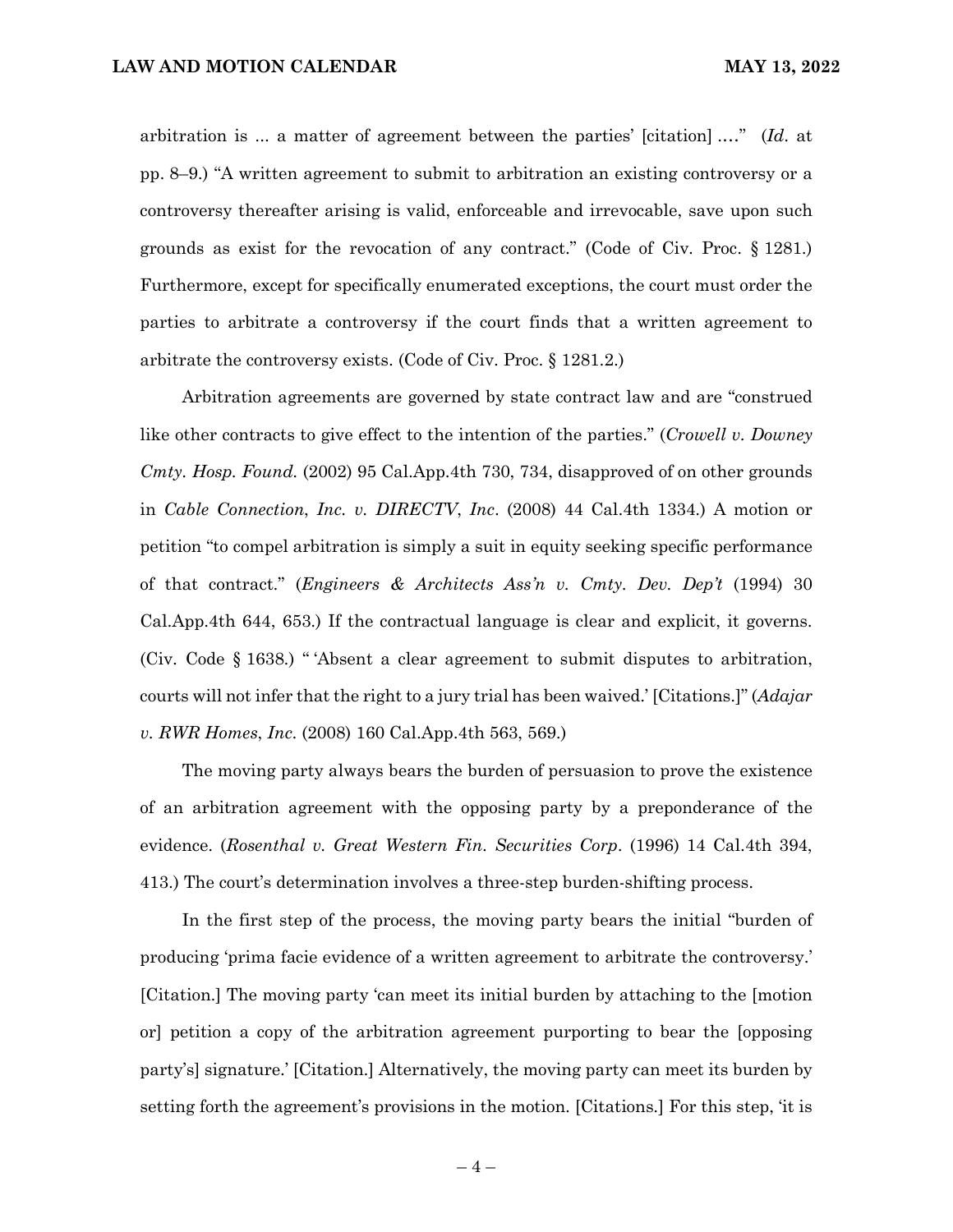not necessary to follow the normal procedures of document authentication.' [Citation.] If the moving party meets its initial prima facie burden and the opposing party does not dispute the existence of the arbitration agreement, then nothing more is required for the moving party to meet its burden of persuasion.

"If the moving party meets its initial prima facie burden and the opposing party disputes the agreement, then in the second step, the opposing party bears the burden of producing evidence to challenge the authenticity of the agreement. [Citation.] The opposing party can do this in several ways. For example, the opposing party may testify under oath or declare under penalty of perjury that the party never saw or does not remember seeing the agreement, or that the party never signed or does not remember signing the agreement. [Citations.]

"If the opposing party meets its burden of producing evidence, then in the third step, the moving party must establish with admissible evidence a valid arbitration agreement between the parties. The burden of proving the agreement by a preponderance of the evidence remains with the moving party. [Citation.]" (*Gamboa v. Northeast Cmty. Clinic* (2021) 72 Cal.App.5th 158, 165–166.)

#### **2. Discussion**

In support of the motion, V3's in-house counsel declares that on March 13, 2021, V3 and Biersmith executed an arbitration agreement. (Mot., Decl. of Alec Smith, ¶ 2 & Ex. A.) V3 included a copy of the purported agreement with its moving papers. (*Id.*, Ex. A.) The claims covered by the agreement include "any and all disputes or claims between Employee and V3, including claims … that arise out of or relate to Employee's recruitment and/or hiring by, employment with or separation from V3. [¶] This Agreement also applies, without limitation, to disputes regarding any … state or federal [laws or statutes addressing] … termination, discrimination, harassment, … and claims arising under … Civil Rights Acts, … Age Discrimination in Employment Act, Older Workers Benefit Protection Act, … and any other state … law or statute, if

 $-5-$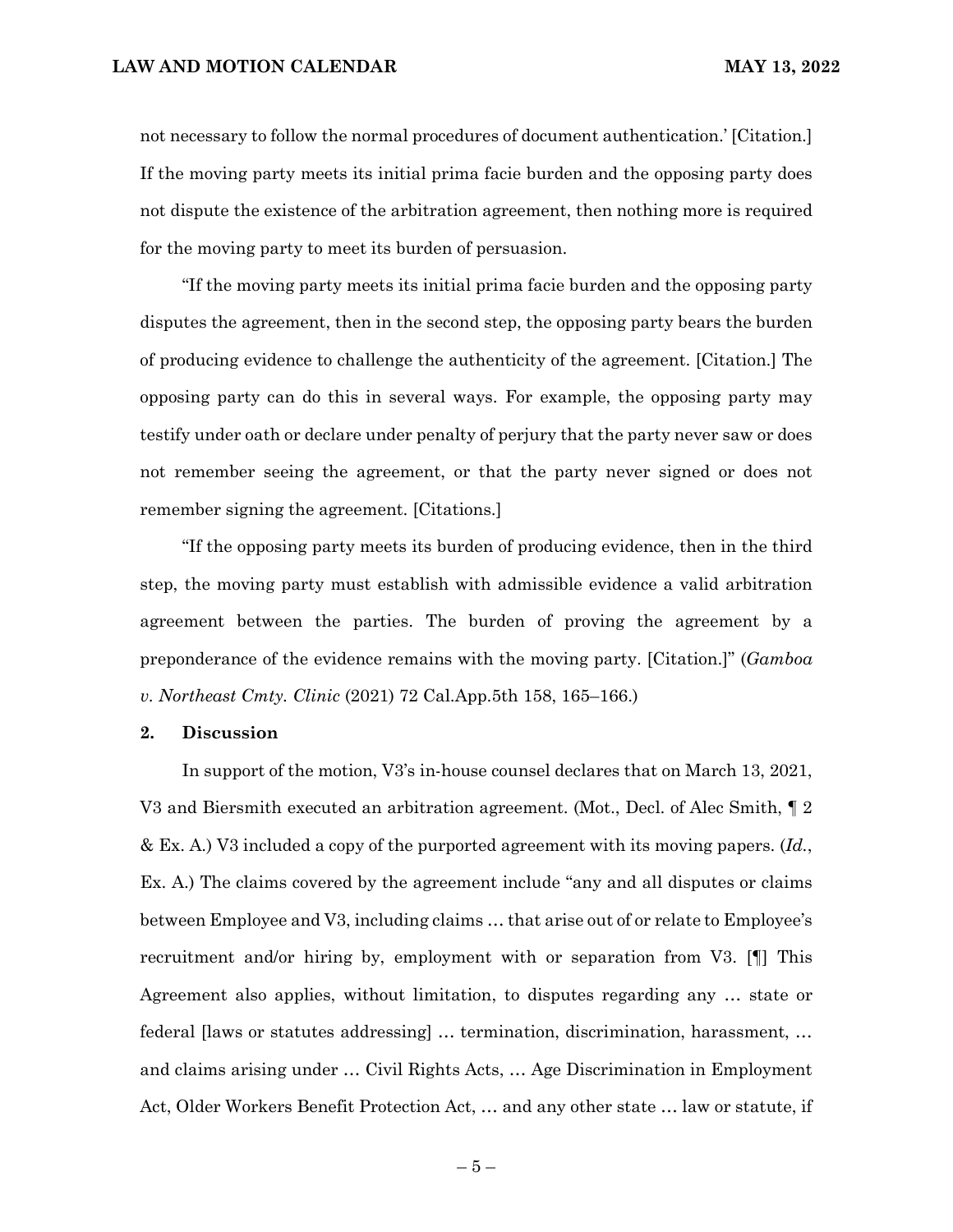any, addressing the same or similar subject matters, and all other similar federal, state and … common law claims.… [¶] This Agreement is intended to require arbitration of every claim or dispute that lawfully can be arbitrated, except for those claims and disputes which by the terms of this Agreement are expressly excluded." (*Id.*, Ex. A, p. 1, ¶¶ 3–5 ["Claims Covered By The Arbitration Agreement"].)

On the last page of the agreement, in capitalized letters, are provisions stating that the employee (i.e., Biersmith) and V3 agree they "HAVE BEEN ADVISED TO CONSULT WITH AN ATTORNEY OF THEIR OWN CHOOSING BEFORE SIGNING THIS AGREEMENT, AND EMPLOYEE AND V3 HAVE HAD AN OPPORTUNITY TO DO SO.… EACH HAS READ THIS AGREEMENT CAREFULLY AND UNDERSTANDS ITS TERMS, AND THAT BY SIGNING IT, EACH IS WAIVING ALL RIGHTS TO A TRIAL OR HEARING BEFORE A JUDGE OR A JURY OR ANY AND ALL DISPUTES AND CLAIMS SUBJECT TO ARBITRATION UNDER THIS AGREEMENT." (*Id.*, Ex. A, p. 6, ¶ 1 ["Knowing and Voluntary Agreement"].)

Further, the agreement informs the employee that they have the right to opt out: "IN THE EVENT EMPLOYEE DECIDES AFTER EMPLOYEE EXECUTES THIS AGREEMENT THAT THE EMPLOYEE DOES NOT WANT TO BE COVERED BY THE BENEFITS OF ARBITRATION, EMPLOYEE MUST OPT OUT BY PROVIDING WRITTEN NOTICE … NO LATER THAN 30 DAYS FROM WHEN EMPLOYEE INITIALLY SIGNED THIS AGREEMENT.… SHOULD EMPLOYEE NOT OPT OUT OF THIS AGREEMENT WITHIN THE 30-DAY PERIOD, EMPLOYEE AND V3 SHALL BE BOUND BY THE TERMS OF THE AGREEMENT. EMPLOYEE WILL NOT BE SUBJECT TO RETALIATION IF EMPLOYEE EXERCISES HIS/HER RIGHT TO ASSERT CLAIMS OR OPT OUT OF COVERAGE UNDER THIS AGREEMENT." (*Id.*, p. 6, ¶ 2 ["Your Right To Opt Out of Arbitration"].)

 $-6-$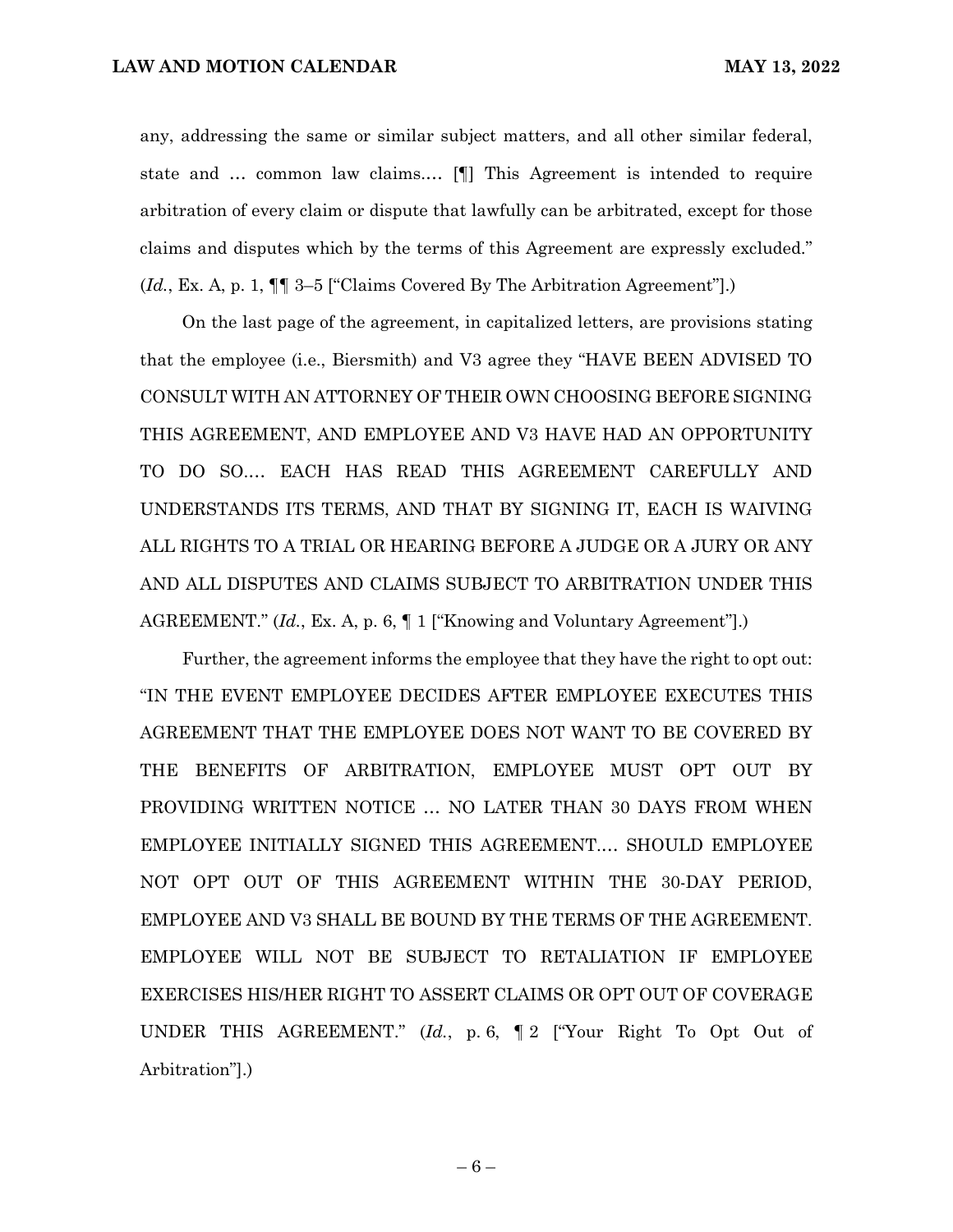"BY SIGNING THIS AGREEMENT … EMPLOYEE ACKNOWLEDGES THAT EMPLOYEE HAS CAREFULLY READ AND FULLY UNDERSTANDS ALL OF THE PROVISIONS OF THIS AGREEMENT … AND THAT THE EMPLOYEE IS VOLUNTARILY ENTERING INTO THIS AGREEMENT." (*Id.*, p. 6, ¶ 3 ["Your Right To Opt Out of Arbitration"].)

Two representatives for V3 executed the agreement with wet signatures on March 13, 2021. (*Id.*, p. 6.) That same day, Biersmith e-signed the agreement. (*Id.*, p. 7.)

On February 25, 2022, after this action was commenced, V3's counsel emailed Biersmith's counsel invoking the arbitration agreement and included with the email a proposed stipulation to arbitrate Biersmith's claims with JAMS. (Mot., Decl. of Lisa Bradner, ¶¶ 2–3 & Exs. A–B.) On March 24, 2022, Biersmith's counsel responded that Biersmith would not agree to the stipulation, but did not state the basis for the refusal. (*Id.*, ¶ 4, Ex. C.)

Based on the foregoing, the court finds that V3 met its initial burden of producing prima facie evidence of the existence of a written agreement to arbitrate. The burden now shifts to Biersmith to establish a defense to the enforcement of the arbitration agreement, including the burden of demonstrating that an exemption from arbitration applies.

Biersmith first argues that the motion should be denied outright as V3 did not prove the existence of a valid agreement to arbitrate because V3 did not authenticate Biersmith's electronic signature.

The court does not agree with Biersmith that V3's motion should be denied outright on the basis of the authentication issue. Counsel for V3 declares that, when asked, Biersmith's counsel did not provide an explanation as to why they believed the arbitration agreement was unenforceable. (Mot., Decl. of Lisa Bradner, ¶ 4 & Ex. C.) Further, counsel did not meet and confer about the enforceability issue because

 $-7-$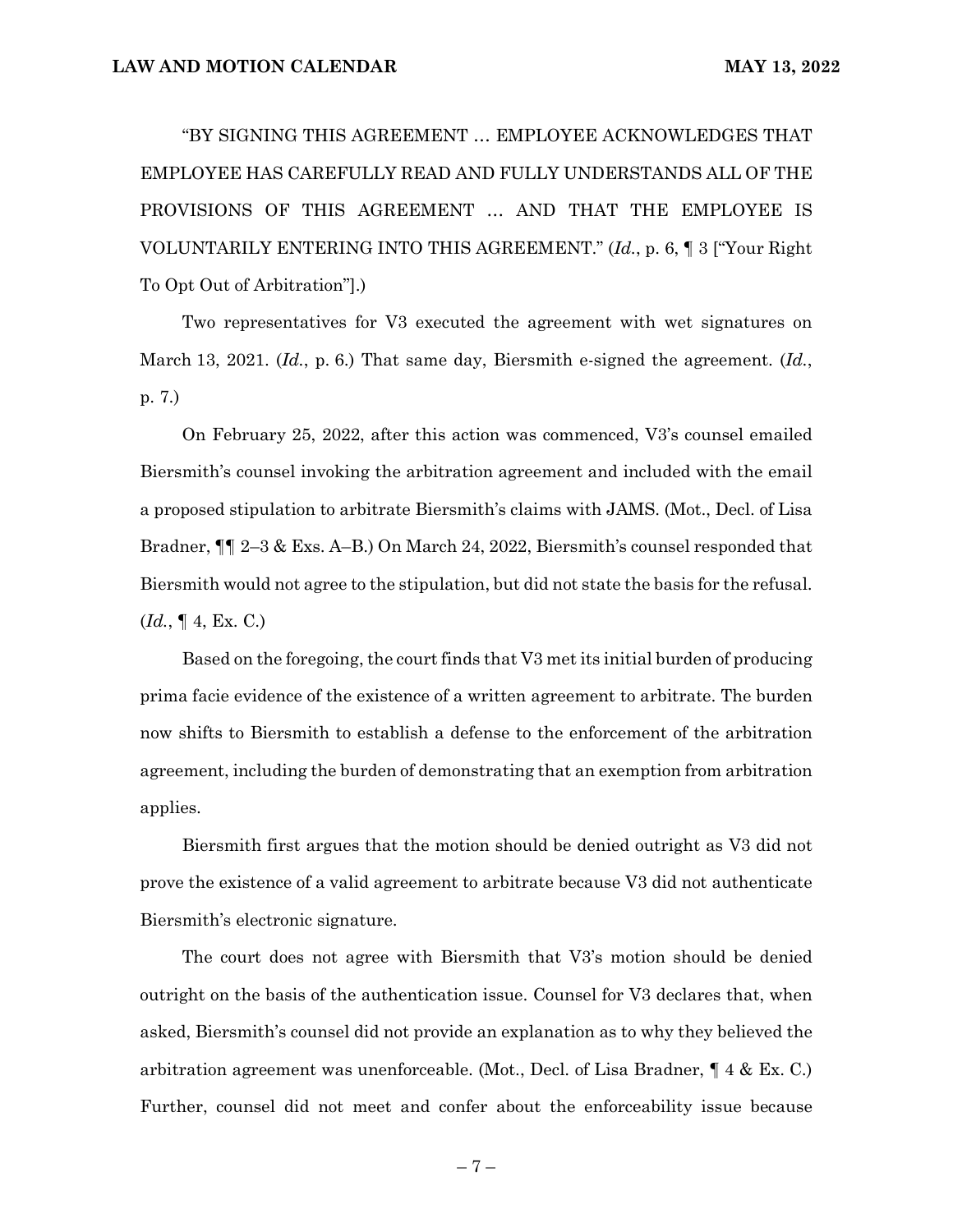Biersmith's counsel stated they would "address issues in our opposition papers." (*Id.*, Ex. C, p. 1.) Thus, when V3 filed its instant motion it had no specific knowledge as to the grounds for Biersmith's contention that the agreement is unenforceable. It would be unfair to V3 to deny its motion outright based on V3 not anticipating every potential basis upon which Biersmith disputes the validity of the arbitration agreement.

That said, the court finds that Biersmith has met his burden of producing evidence to challenge the authenticity of the agreement. In this regard, Biersmith declares that he "does not recall seeing, reviewing, or signing any arbitration agreement as part of the onboarding process .…" (Opp'n, Decl. of Mark Biersmith, ¶ 3.) "To the extent [he] may have clicked a button to electronically sign anything during the onboarding process, [he] was not aware [he] was signing an Arbitration Agreement, and [he] was not provided an opportunity to negotiate any terms. As far as [he] was aware, to the extent [he] signed any documents as part of the onboarding process, [he] was required to sign the forms as is to get the job." (*Id.*, ¶ 4)

The court finds that Biersmith's evidence is sufficient to shift the burden of production to V3 to establish with admissible evidence a valid arbitration agreement between the parties.

V3's Human Resources Manager, Hilary Touey, states that she has "responsibility for on-boarding new employees. In 2021, [V3] used ADP payroll services for electronic signatures and submittal of all new hire on-boarding documents, including At-Will Agreements, Arbitration Agreements, tax documents and elections, and other employment policies." (Reply, Decl. of Hilary Touey, ¶ 2.) On March 12, 2021, her last day at work prior to beginning maternity leave, she spoke to Biersmith and advised him that she would be sending his onboarding materials through a secure ADP link. Biersmith told her "he was familiar with ADP and would not have a problem accessing and completing the electronic on-boarding process." (*Id.*,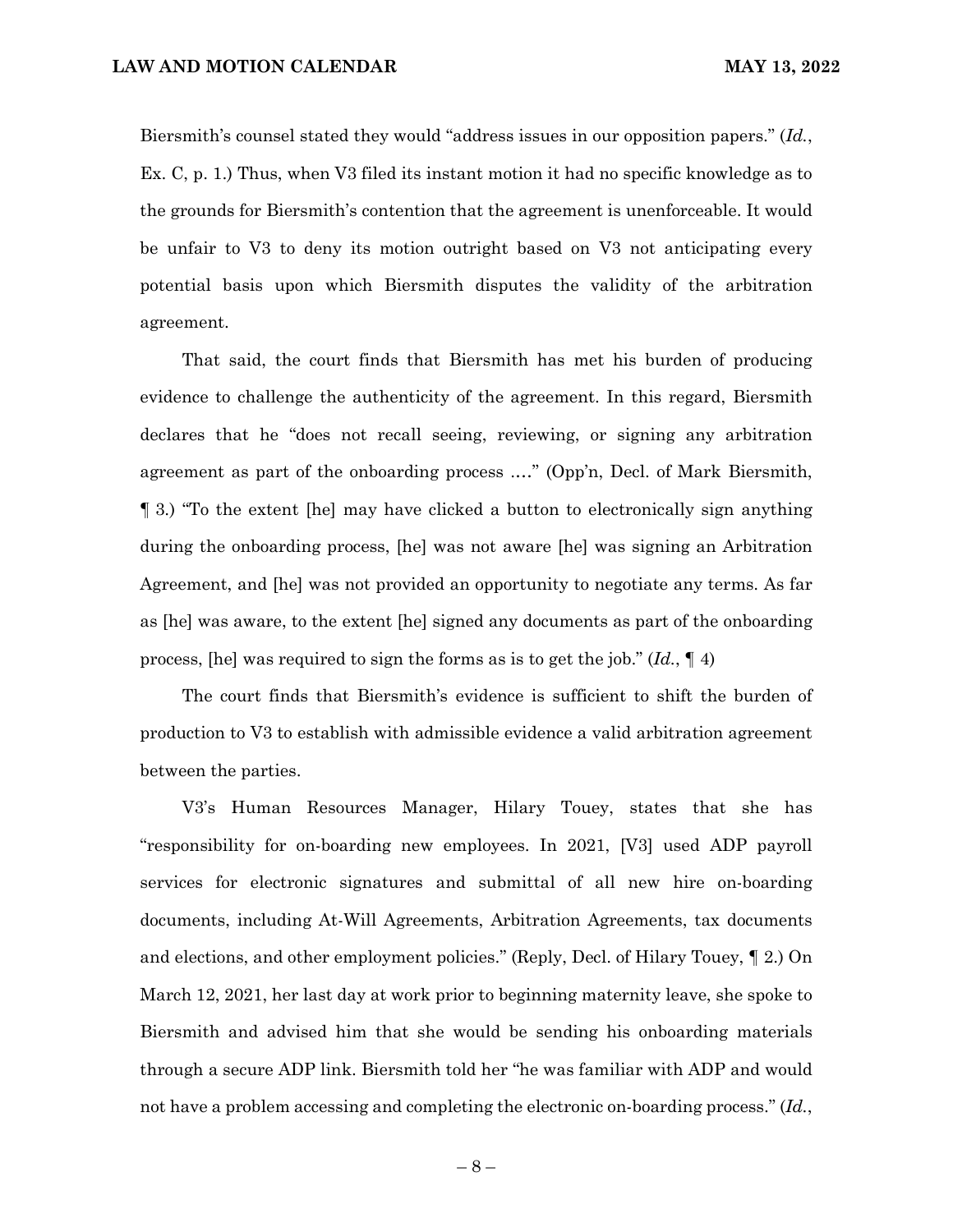¶ 3.) That same day, Touey initiated Biersmith's "on-boarding process through ADP. This process included in-putting Mr. Biersmith's personal information and personal email address. [She] called Mr. Biersmith and advised him the on-boarding documents were ready for his review and signature. [She] then sent him an email containing a link to ADP with a unique log-in and password. Mr. Biersmith used the ADP link to complete setting up his private account using personal identifying information." (*Id.*,  $\P$  4.)

On March 13, 2021, Touey received an email from ADP confirming that Biersmith completed the onboarding process. (*Id.*, ¶ 6.) She also received copies of the documents executed by Biersmith, including his Arbitration Agreement, which was time-stamped. (*Id.*, ¶ 6 & Ex. B.) Touey states that each of Biersmith's signatures on each of his onboarding documents was "verified by ADP, pursuant to its verification process. These signature timestamps are corroborated by ADP's confirmation email." (*Id.*, ¶ 6 & Ex. C.) Having received Biersmith's e-signed arbitration agreement, Touey countersigned the agreement on March 13, 2021, and forwarded it to Biersmith's electronic personnel file, where it has been maintained since that time. (*Id.*, ¶ 7) Based on her phone call with Biersmith on March 12, 2021, and based on her knowledge of ADP's verification process, she attests the e-signature on Biersmith's arbitration agreement is true and correct. (*Id.*, ¶ 10.)

The court finds that V3 has met its burden of persuasion of proving the existence of an arbitration agreement between the parties by a preponderance of the evidence. (*See Rosenthal*, *supra*, 14 Cal.4th at p. 413.)

It should be noted that while Biersmith states that he "does not recall seeing, reviewing, or signing any arbitration agreement as part of the onboarding process" (Opp'n, Decl. of Mark Biersmith, ¶3), he does claim that he did not sign the arbitration agreement. Biersmith's failure to recall signing or reviewing the arbitration agreement does not raise a triable issue of fact as to his credibility, and his statement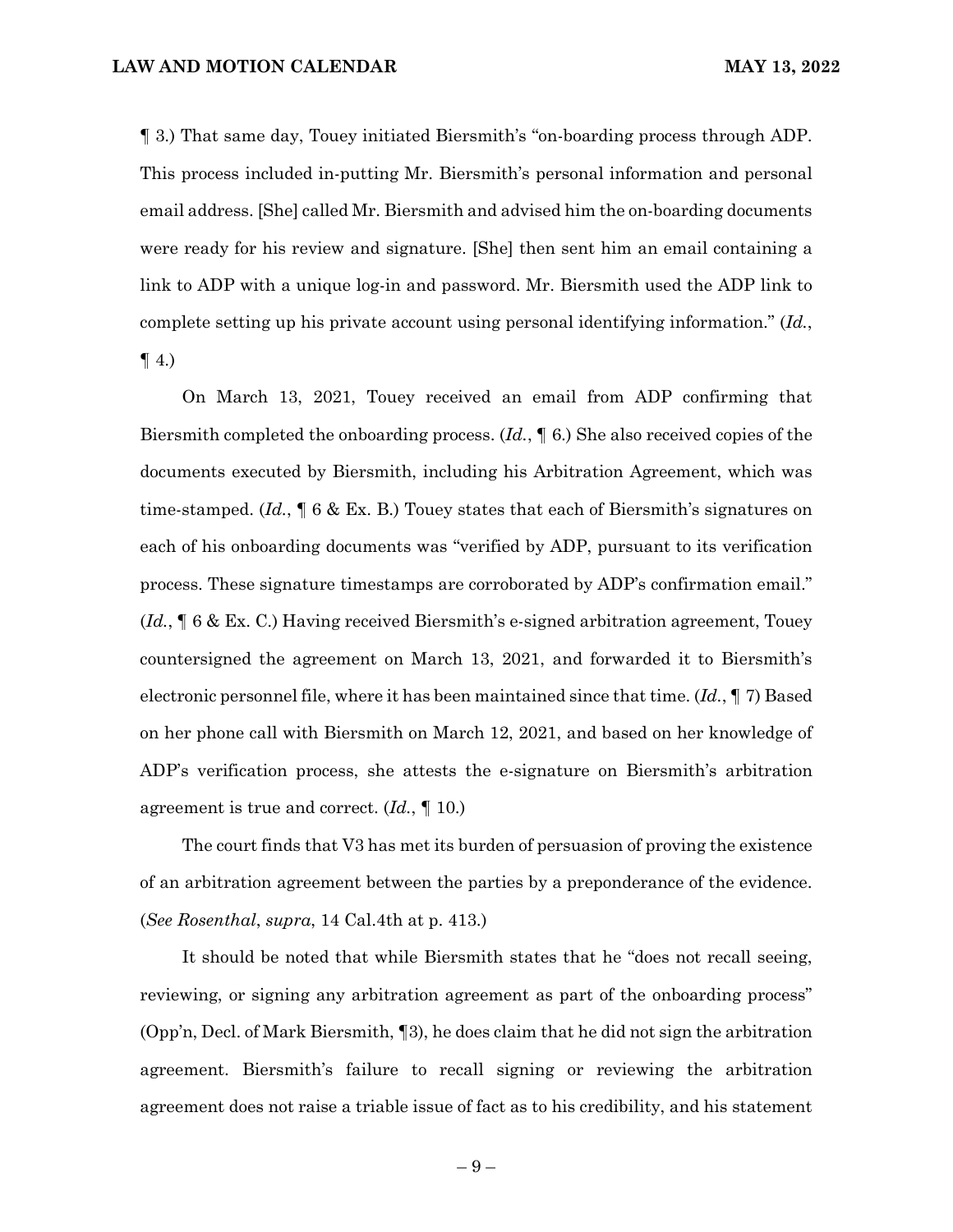about not recalling having signed or reviewed the agreement does not raise a triable issue of fact as it does not necessarily contradict V3's evidence that he did, in fact, sign the agreement. (*See Joseph E. Di Lorento*, *Inc. v. O'Neill* (1991) 1 Cal.App.4th 149, 160.) Accordingly, the court finds it is not necessary to conduct an evidentiary hearing on this issue.

Lastly, Biersmith argues the agreement is unenforceable because it is procedurally and substantively unconscionable.

The court disagrees. The arbitration agreement was not mandatory or involuntary. It provides an employee with the choice to opt out, along with an assurance that the employee will not be subject to retaliation for opting out. Biersmith is a highly educated, experienced, and sophisticated professional. Indeed, in his complaint Biersmith states he has had "a long and accomplished career in the fields of accounting and finance and became a [CFO] for the first time in the 1990's.… [¶] [Biersmith] is one of the few financiers in the world who have reached partner status in both a CPA firm (which only 1% CPAs achieve) and in private equity where he transacted with some of the most renowned private equity players in the world .…" (Compl., ¶¶ 16–17.)

In other words, Biersmith is not an entry level or even a mid-level employee who might well be surprised by the inclusion of an arbitration agreement in a new employee hire packet, or who may not fully appreciate the consequences of signing an arbitration agreement. It is not a leap in logic to state that Biersmith would be familiar with the general provisions of arbitration agreements and would not be surprised by the inclusion of such an agreement in his onboarding materials. Further, given Biersmith's credentials and experience he was not in an inferior bargaining position compared with V3.

Accordingly, the court finds that the arbitration agreement is not procedurally unconscionable. (Civ. Code § 1670.5(a); *Armendariz v. Found. Health Psychcare*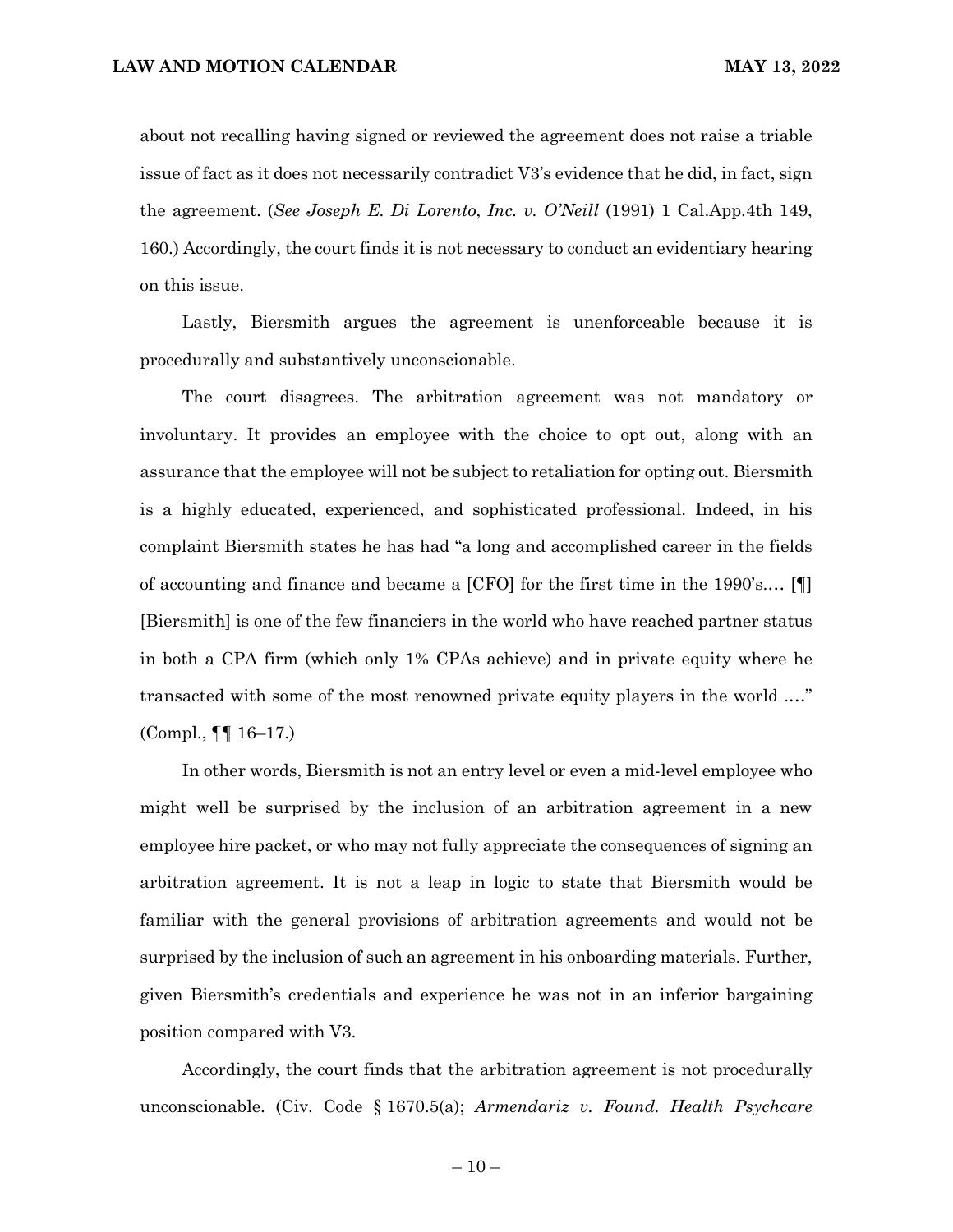*Services*, *Inc.* (2000) 24 Cal.4th 83, 98; *Serpa v. Cal. Sur. Investigations*, *Inc.* (2013) 215 Cal.App.4th 695, 704.)

The agreement is also not substantively unconscionable. The agreement mandates both V3 and Biersmith to arbitrate. If the agreement is modified, it must be in writing and both parties must sign the amendment. The arbitration will be conducted in accordance with JAMS Employment Arbitration Rules and Procedures. The agreement provides that V3 will pay the arbitrator's fee and any other type of expense the employee would not bear if the matter was brought in court. The parties have the right to engage in discovery, including "three party or non-party witness depositions, unless a greater number is ordered by the arbitrator." The arbitrator has authority to award any damages authorized by law for the claims presented, including punitive damages. (Mot., Decl. of Alec Smith, Ex. A.) These are not all the arbitration procedures described in the parties' arbitration agreement.

Given the procedures and conditions of the arbitration, the court does not find that the arbitration agreement is substantively unconscionable. (*Serpa*, *supra*, 215 Cal.App.4th at pp. 704–710.)

In sum, the court finds that the arbitration agreement is valid and enforceable and is not unconscionable. V3's motion is granted.

**TENTATIVE RULING # 3: DEFENDANT V3 ELECTRIC'S MOTION TO COMPEL BINDING ARBITRATION AND TO STAY CASE IS GRANTED. NO HEARING ON THIS MATTER WILL BE HELD (***LEWIS v. SUPERIOR COURT* **(1999) 19 CAL.4TH 1232, 1247), UNLESS A NOTICE OF INTENT TO APPEAR AND REQUEST FOR ORAL ARGUMENT IS TRANSMITTED ELECTRONICALLY THROUGH THE COURT'S WEBSITE OR BY TELEPHONE TO THE COURT AT (530) 573-3042 BY 4:00 P.M. ON THE DAY THE TENTATIVE RULING IS ISSUED. NOTICE TO ALL PARTIES OF AN**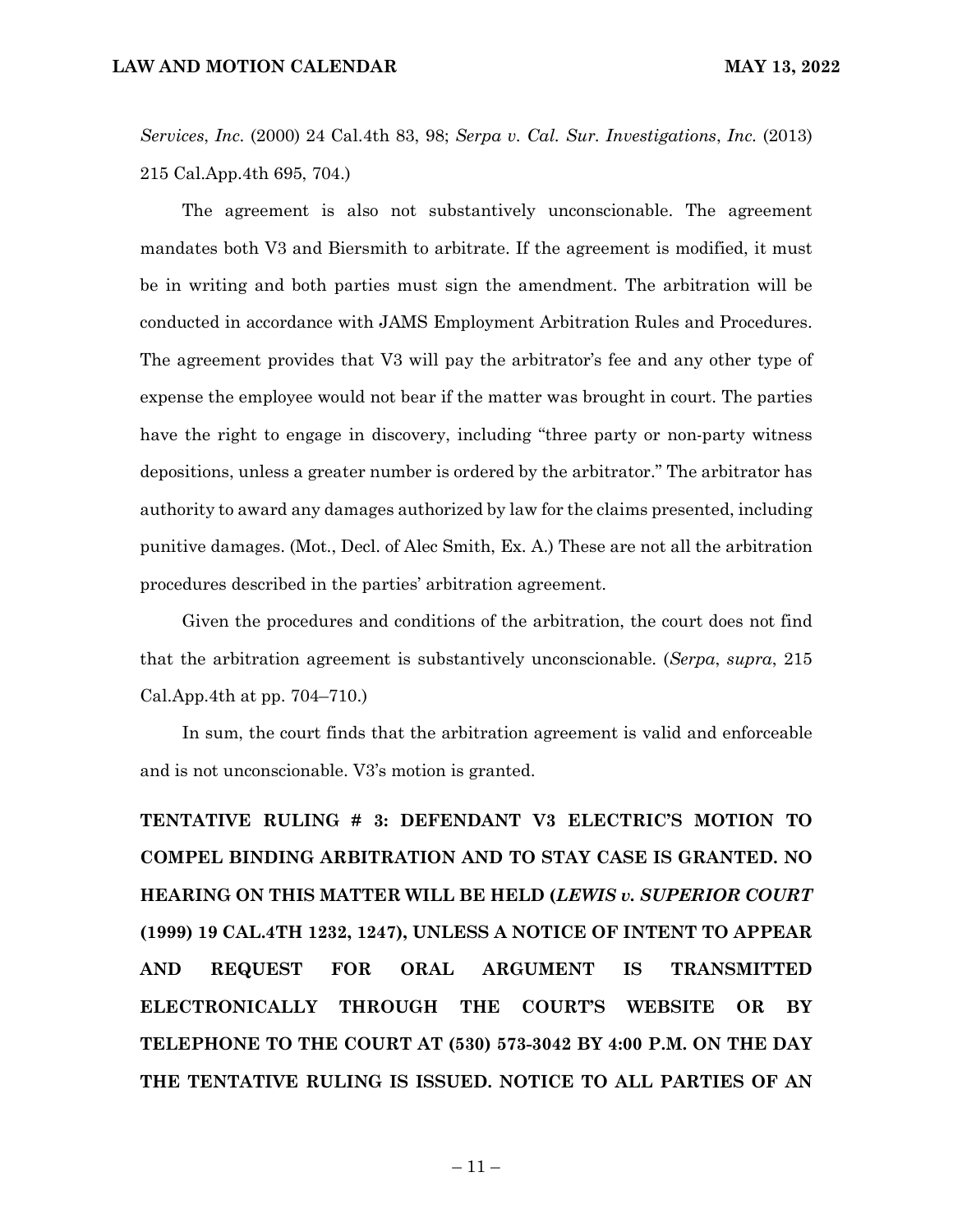**INTENT TO APPEAR MUST BE MADE BY TELEPHONE OR IN PERSON. PROOF OF SERVICE OF SAID NOTICE MUST BE FILED PRIOR TO OR AT THE HEARING.**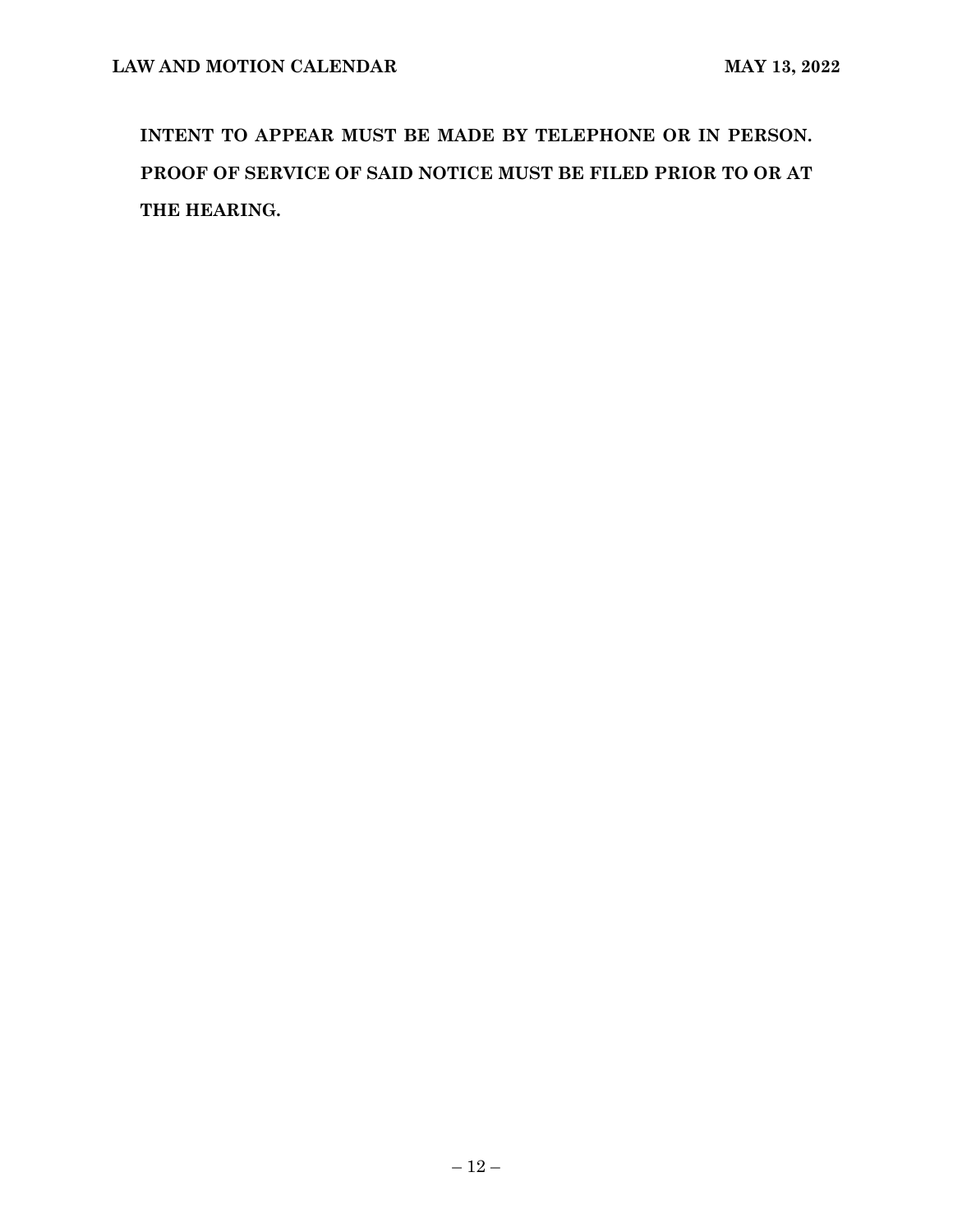# **LAW AND MOTION CALENDAR MAY 13, 2022**

# **4. MATTER OF ENERSON, 22CV0412**

# **OSC Re: Name Change**

To date, Proof of Publication is not in the court's file.

# **TENTATIVE RULING # 4: APPEARANCES ARE REQUIRED AT 1:30 P.M.,**

**FRIDAY, MAY 13, 2022, IN DEPARTMENT FOUR.**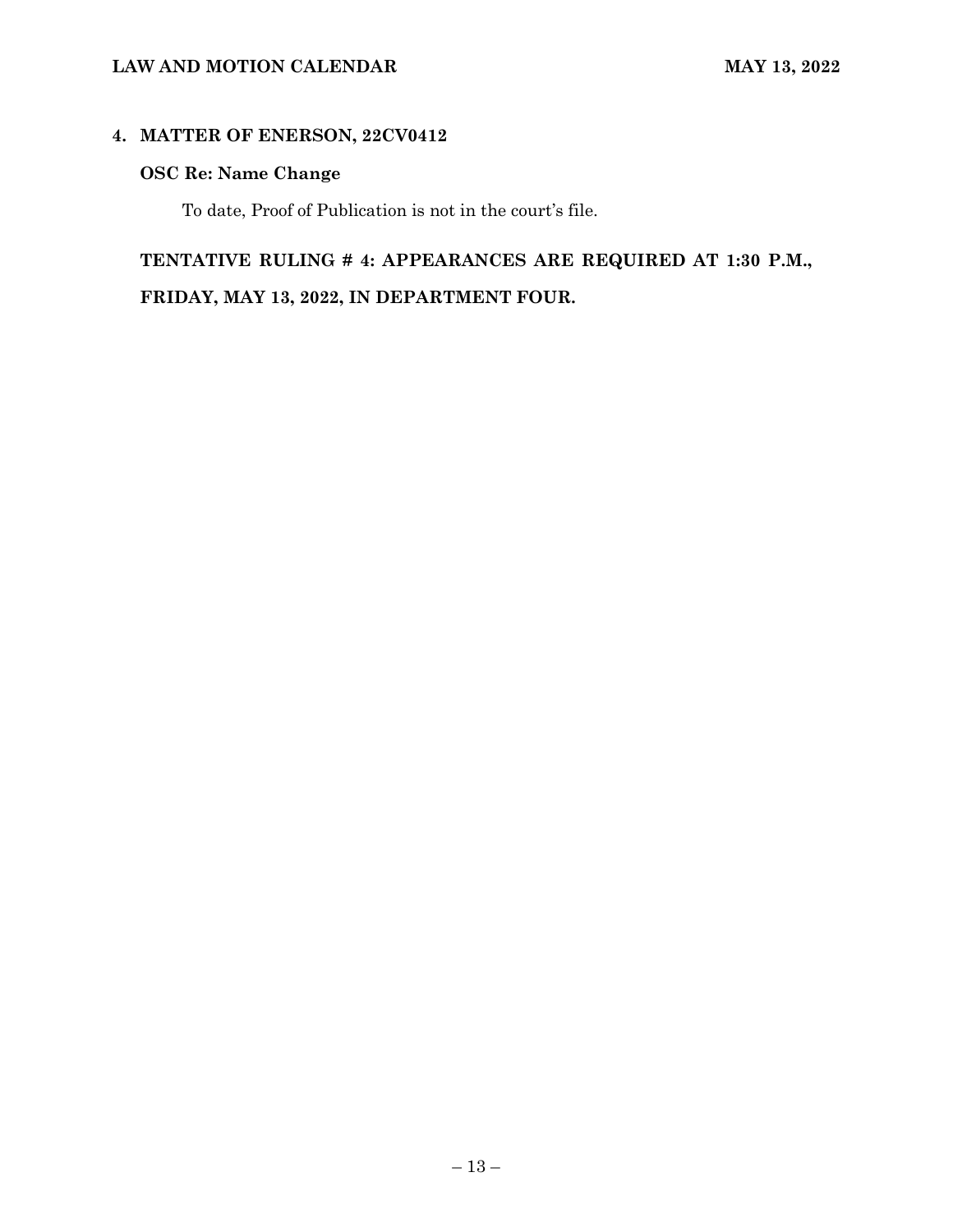### **5. ROSEN v. RENTFROW, SC20200178**

# **Plaintiff's Motion to Compel Compliance with Subpoena for Production of Business Records of Non-Party MRK Medical Consultants**

Plaintiff's complaint alleges that she sustained injuries at defendant's shortterm rental when plaintiff tripped and fell over an unstable board that was under two doormats. Pending is plaintiff's motion to compel compliance with subpoena for production of business records of a non-party, MRK Medical Consultants ("MRK"). The motion is opposed.

By way of background, defendant utilized the services of MRK to retain Dr. Michael R. Klein, Jr., M.D., F.A.C.S., as a medical expert for this action. MRK is a company that matches the needs of its clients in the legal profession and insurance industry with medical professionals who are licensed to practice medicine in the relevant field of care.

Plaintiff issued a deposition subpoena to MRK to obtain documents and communications that fall into five categories: (1) demands seeking documents/communications between MRK and Dr. Klein about this case (Demand Nos. 1, 22, 23); (2) demands seeking documents/communications between MRK and Dr. Klein that are not specifically related to this case (Demand Nos. 2, 6, 17–21, 24– 27); (3) demands seeking documents/communications between MRK and defense counsel about this case (Demand Nos. 3, 5, 7–9, 32); (4) demands seeking documents/communications between MRK and defense counsel that are not related to this case (Demand Nos. 4, 10, 11, 12, 13, 14, 15, 16); and (5) demands seeking document/communications between MRK and insurance companies in general that are not related to this case (Demand Nos. 28–31).

Having read and considered the parties' papers, the court rules as follows: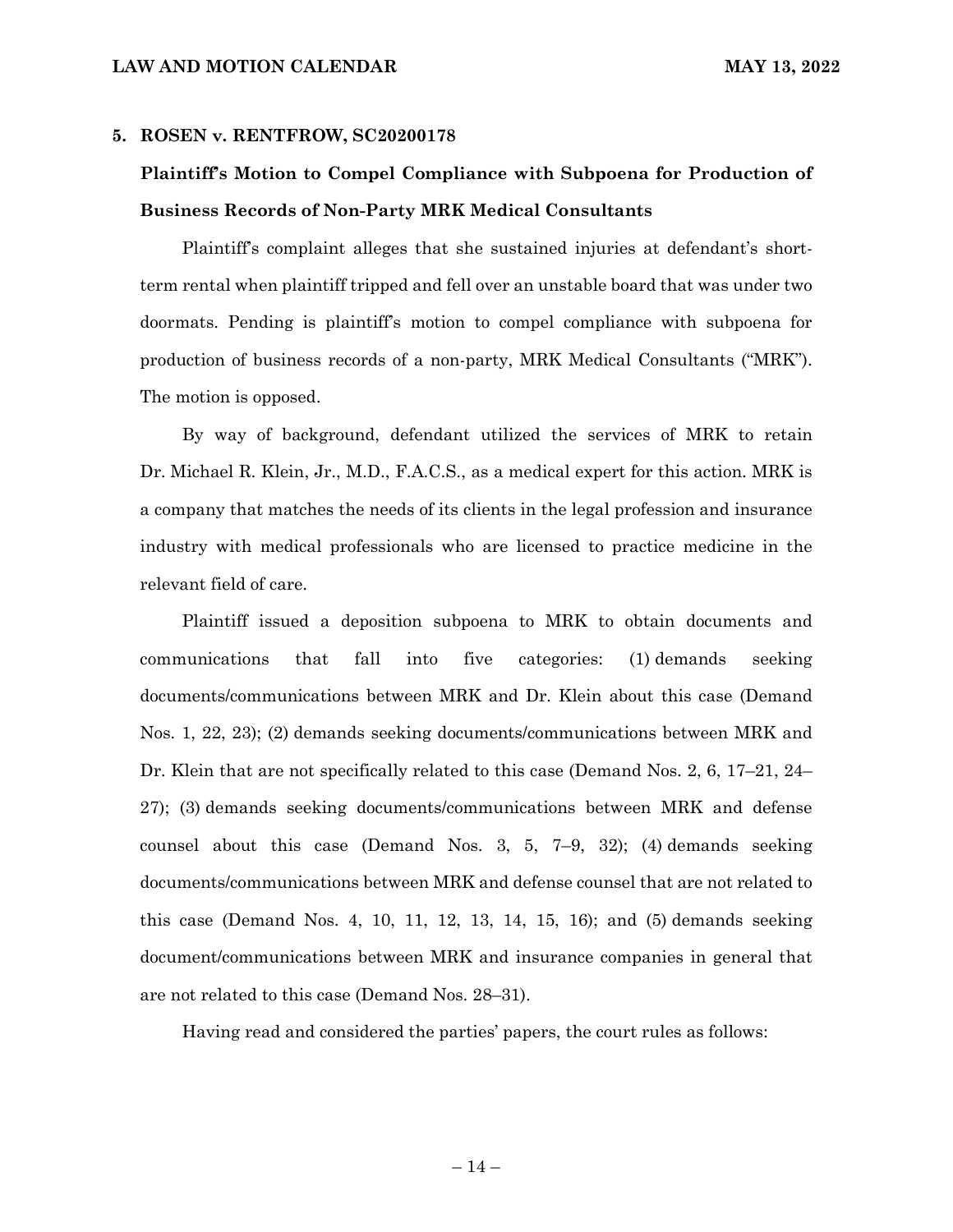### Category 1

The motion is denied as to Demand Numbers 1, 22, and 23 on the basis that the demands contravene the more specific Discovery Act provisions concerning privileged communication and the exchange of expert witness discovery (Code of Civ. Proc. § 2034.010, et seq.)

### Category 2

The motion is denied as to Demand Numbers 2, 6,  $17-21$ , and  $24-27$  on the basis of relevancy and overbroad as to subject matter and time period.

### Categories 3 and 4

The motion is denied as to Demand Numbers 3–5, 7–16, and 32 on the basis of attorney work product and attorney-client privilege.

### Category 5

The motion is denied as to Demand Numbers 28–31 on the basis of relevancy and overbroad as to subject matter and time period.

### **Sanctions**

Given that plaintiff's motion is unsuccessful, the court finds that \$1,250.00 (5 hrs. x \$250/hr.) is a reasonable sanction against plaintiff under the Discovery Act.

**TENTATIVE RULING # 5: PLAINTIFF'S MOTION TO COMPEL COMPLIANCE WITH SUBPOENA FOR PRODUCTION OF BUSINESS RECORDS OF MRK IS DENIED. PLAINTIFF MUST PAY DEFENDANT'S COUNSEL \$1,250.00 AS A SANCTION NO LATER THAN 10 DAYS FROM THE DATE OF SERVICE OF THE NOTICE OF ENTRY OF ORDER. NO HEARING ON THIS MATTER WILL BE HELD (***LEWIS v. SUPERIOR COURT* **(1999) 19 CAL.4TH 1232, 1247), UNLESS A NOTICE OF INTENT TO APPEAR AND REQUEST FOR ORAL ARGUMENT IS TRANSMITTED ELECTRONICALLY THROUGH THE COURT'S WEBSITE OR BY TELEPHONE TO THE COURT**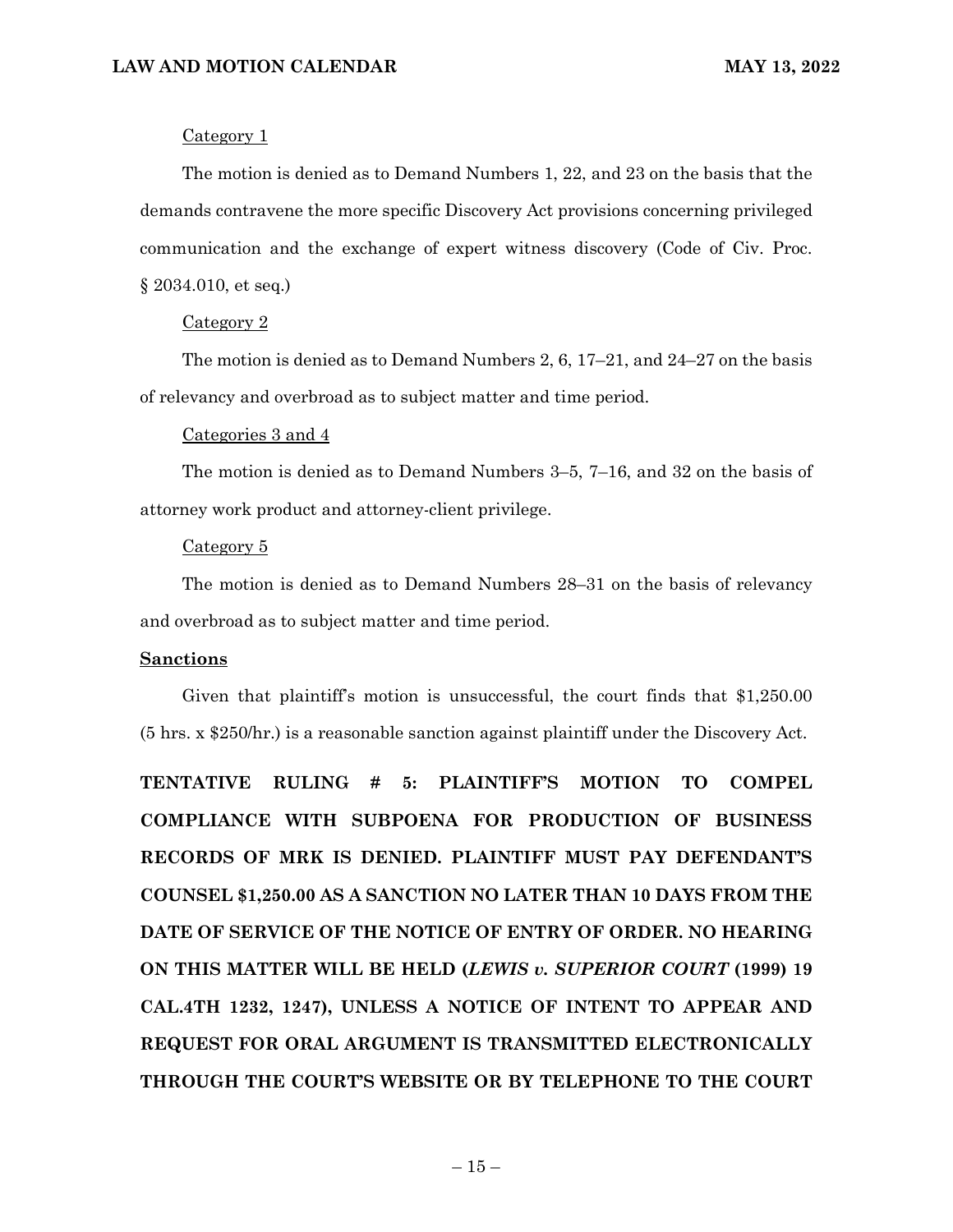**AT (530) 573-3042 BY 4:00 P.M. ON THE DAY THE TENTATIVE RULING IS ISSUED. NOTICE TO ALL PARTIES OF AN INTENT TO APPEAR MUST BE MADE BY TELEPHONE OR IN PERSON. PROOF OF SERVICE OF SAID NOTICE MUST BE FILED PRIOR TO OR AT THE HEARING.**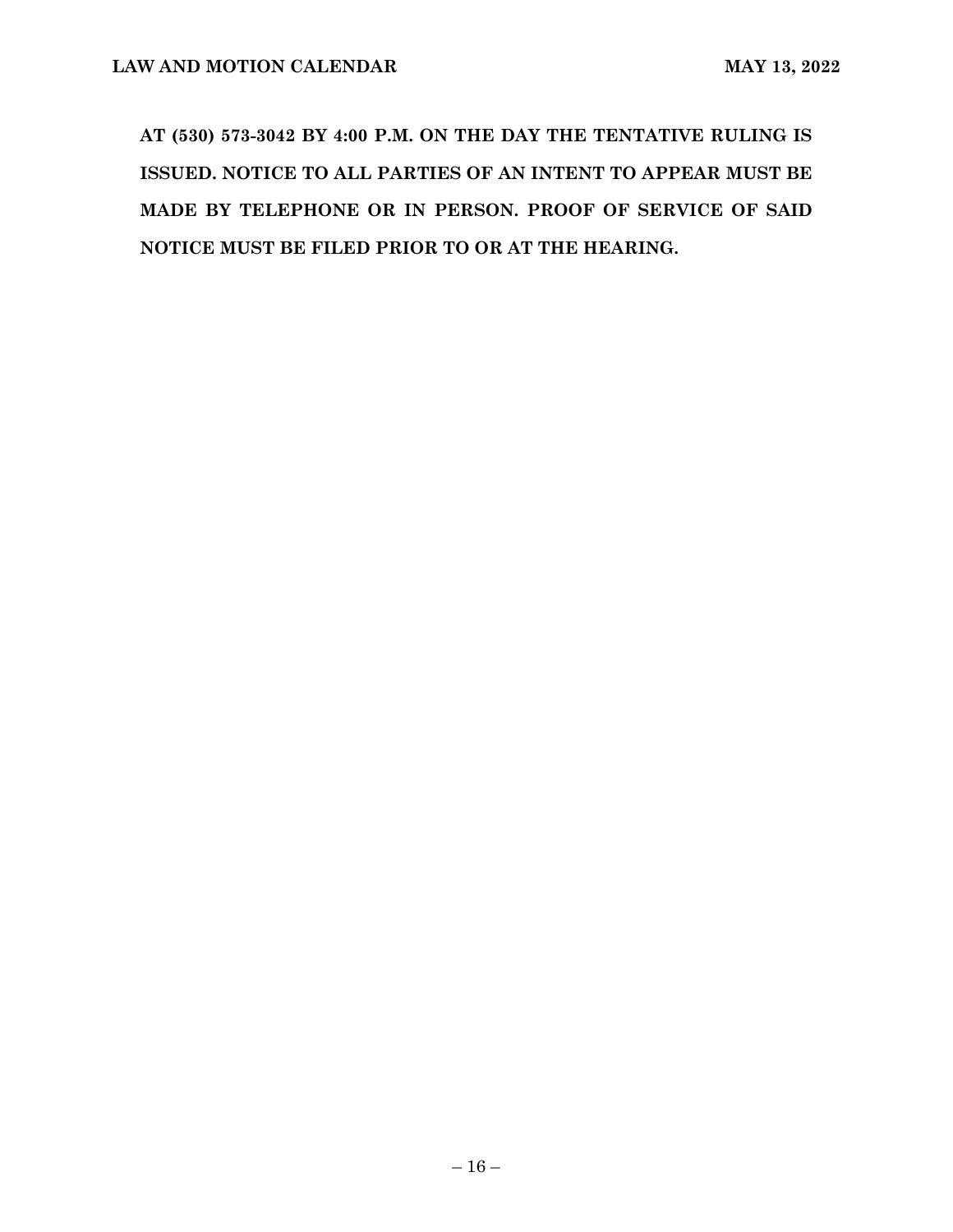### **6. HOWARD v. MAGANA, SC20200037**

### **(1) Defendant's Motion to Enforce Settlement Agreement**

### **(2) Plaintiff's Motion to Enter Judgment & Enforce Settlement Agreement**

This is a partition action. There is also a related probate action involving the same parties. (See El Dorado County Superior Court Case No. SP20190024). On December 17, 2021, plaintiff Roseanne Howard filed a conditional Notice of Settlement of Entire Case. Pending are competing motions to enforce settlement agreement pursuant to Code of Civil Procedure § 664.6.

### **1. Legal Principles**

The court may enter judgment pursuant to the terms of a settlement agreement and, if requested by the parties, retain jurisdiction to enforce the settlement. (Code of Civ. Proc. § 664.6.) Section 664.6 was enacted to provide a summary procedure for enforcing settlement agreements. In order to be enforceable under that statute, the settlement agreement must be either entered orally before a court or must be in writing and signed by the parties. (*Weddington Productions*, *Inc. v. Flick* (1998) 60 Cal.App.4th 793, 810.) The written settlement agreement must be signed by the parties themselves, and must be signed by the individual parties seeking enforcement and the individual parties against whom enforcement is sought. (*Levy v. Superior Court* (1995) 10 Cal.4th 578, 585–586; *Harris v. Rudin*, *Richman & Appel* (1999) 74 Cal.App.4th 299, 305.)

"Section 664.6 states that if the parties to pending litigation enter into a settlement either in a writing signed by the parties or orally before the court, the court, upon a motion, may enter judgment pursuant to the terms of the settlement. [Fn.] The court retains jurisdiction to enforce a settlement under the statute even after a dismissal, but only if the parties requested such a retention of jurisdiction before the dismissal. (*Ibid*.) Such a request must be made either in a writing signed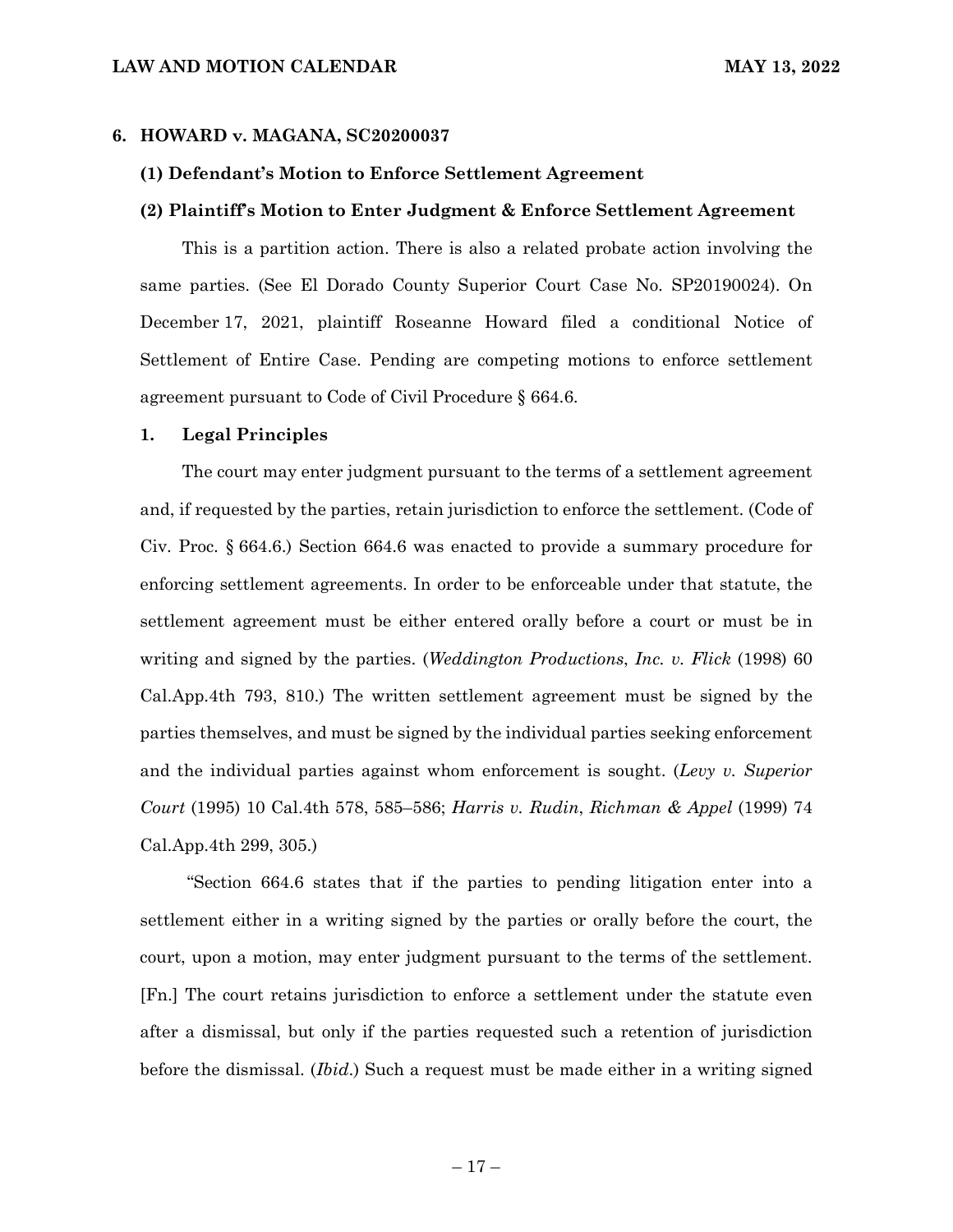by the parties or orally before the court. [Citation.]" (*Hines v. Lukes* (2008) 167 Cal.App.4th 1174, 1182.)

### **2. Discussion**

On February 24, 2022, defendant Daniel Magana filed his motion to enforce settlement. He contends that the terms of the settlement agreement ("April agreement") provide that plaintiff is to receive one-half of the proceeds of the sale of real property, plus an additional \$20,000 from the sale proceeds. (Def. Mot., Ex. A.) Defendant is to receive the remaining proceeds of the sale. (*Ibid.*) He alleges that plaintiff and her counsel drafted a second settlement agreement in which plaintiff requests an additional \$125,000 more than in the original settlement agreement. He asserts that plaintiff and her counsel "should not be allowed to produce a second settlement agreement since there is already exists [*sic*] a fully executed and enforceable settlement agreement." (Def. Mot., p. ii.)

On March 28, 2022, plaintiff filed her opposition to defendant's motion and motion to enter judgment and enforce settlement agreement. In support of plaintiff's motion, she provided a copy of reporter's transcript which sets forth the terms of the April agreement and the parties' oral consent to the agreement. (Pl. Mot., Ex. A at 3:16–4:25.) The parties also agreed that the attorneys would prepare a written settlement agreement for signature. (*Ibid.*)

Plaintiff states that a written settlement agreement was sent to defendant's counsel on May 18, 2021. Subsequently, on August 19 and 20, 2021, both of defendant's now former attorneys each sent emails to plaintiff's attorney and explicitly stated that defendant decided not to sign the April agreement. (Pl. Mot., Ex. B.) Plaintiff did not seek to enforce the April agreement because its terms were not stated in the presence of the court and the agreement was not on a signed writing. (Pl. Mot., p. 3, fn. 2.)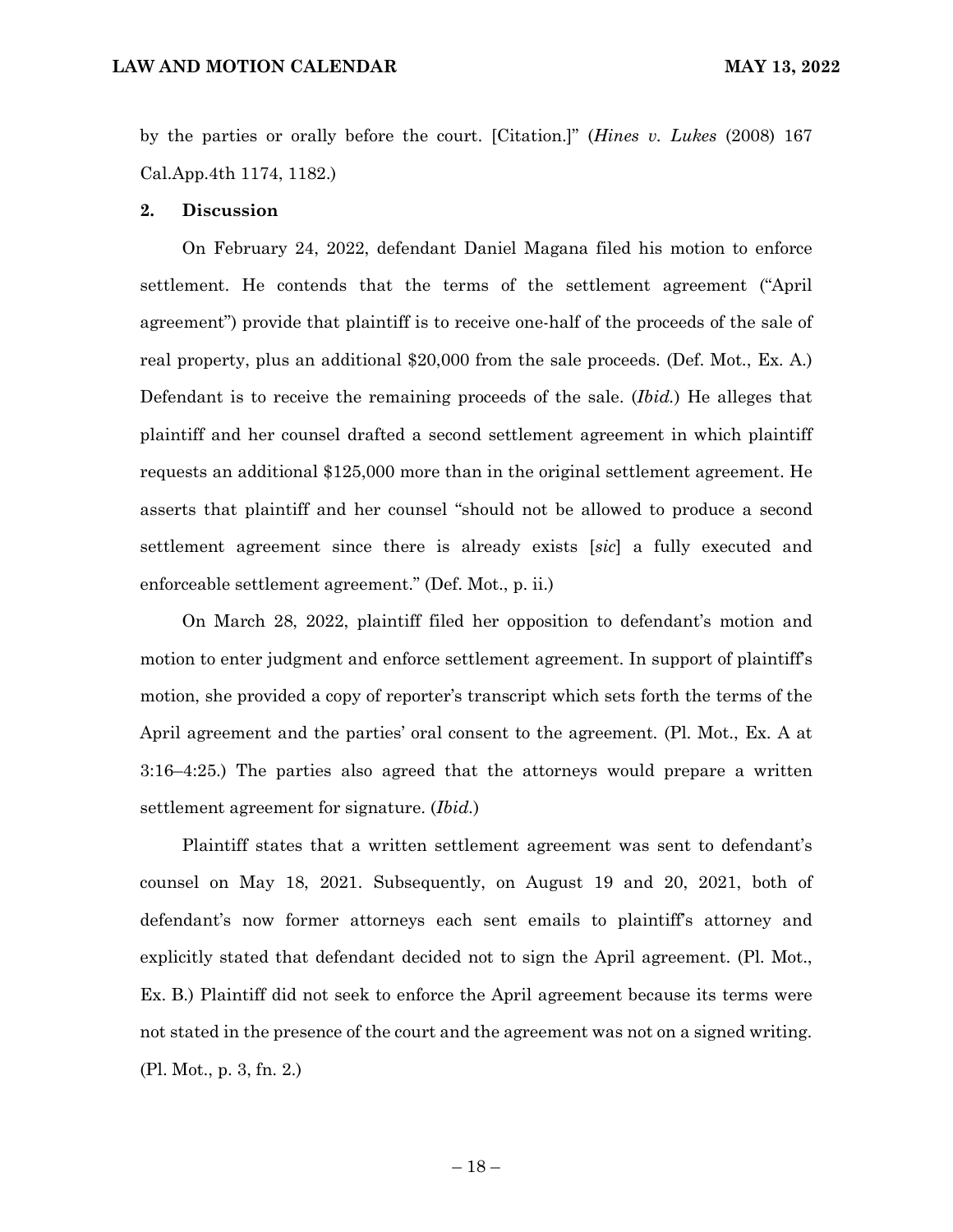At a Mandatory Settlement Conference ("MSC") on December 13, 2021, the parties reached a new agreement ("December agreement"). The court minute order indicates that defendant was present via video, and plaintiff was present in person with both of her attorneys. (Pl. Mot., Ex. C.) The court minute order states that the "[p]arties have come to a stipulated agreement[,]" and it sets forth the terms of the stipulated agreement, including that plaintiff would receive an additional \$125,000. (*Ibid.*) Plaintiff's attorney agreed to prepare the settlement documents. (*Ibid.*) Thereafter, defendant apparently refused to sign the December agreement. William Cherry, Esq., who presided over the MSC on December 13, 2021, states in a declaration that the settlement agreement attached as Exhibit D to plaintiff's motion accurately reflects the material terms which plaintiff and defendant agreed to in December 2021. (Decl. of William Cherry, Esq., ¶¶ 1, 2.)

Defendant's assertions in support of his motion are not credible. In defendant's declaration he states, "On July 29, 2021, both the Plaintiff and her attorney, Preston Matthews, signed the proposed settlement. I also signed the document." (Def. Mot., Decl. of Daniel Magana, ¶ 3.) Conspicuously missing is defendant's sworn statement as to when he signed the agreement. In the April agreement attached as Exhibit A to his motion, defendant also did not date his signature. Even so, if he had executed the April agreement in July 2021, defendant did not bother informing or delivering a copy of the agreement to either of his attorneys or to plaintiff or plaintiff's attorneys. Moreover, in August 2021, after defendant claims he signed the April agreement, both of defendant's attorneys unambiguously stated in writing to plaintiff's attorney that defendant decided not to sign the April agreement. Plaintiff states it was not until defendant filed his instant motion that plaintiff even saw a signed copy of the April agreement from defendant.

Further, defendant's subsequent conduct does not support his assertion that the April agreement is the parties' valid and enforceable settlement agreement. It makes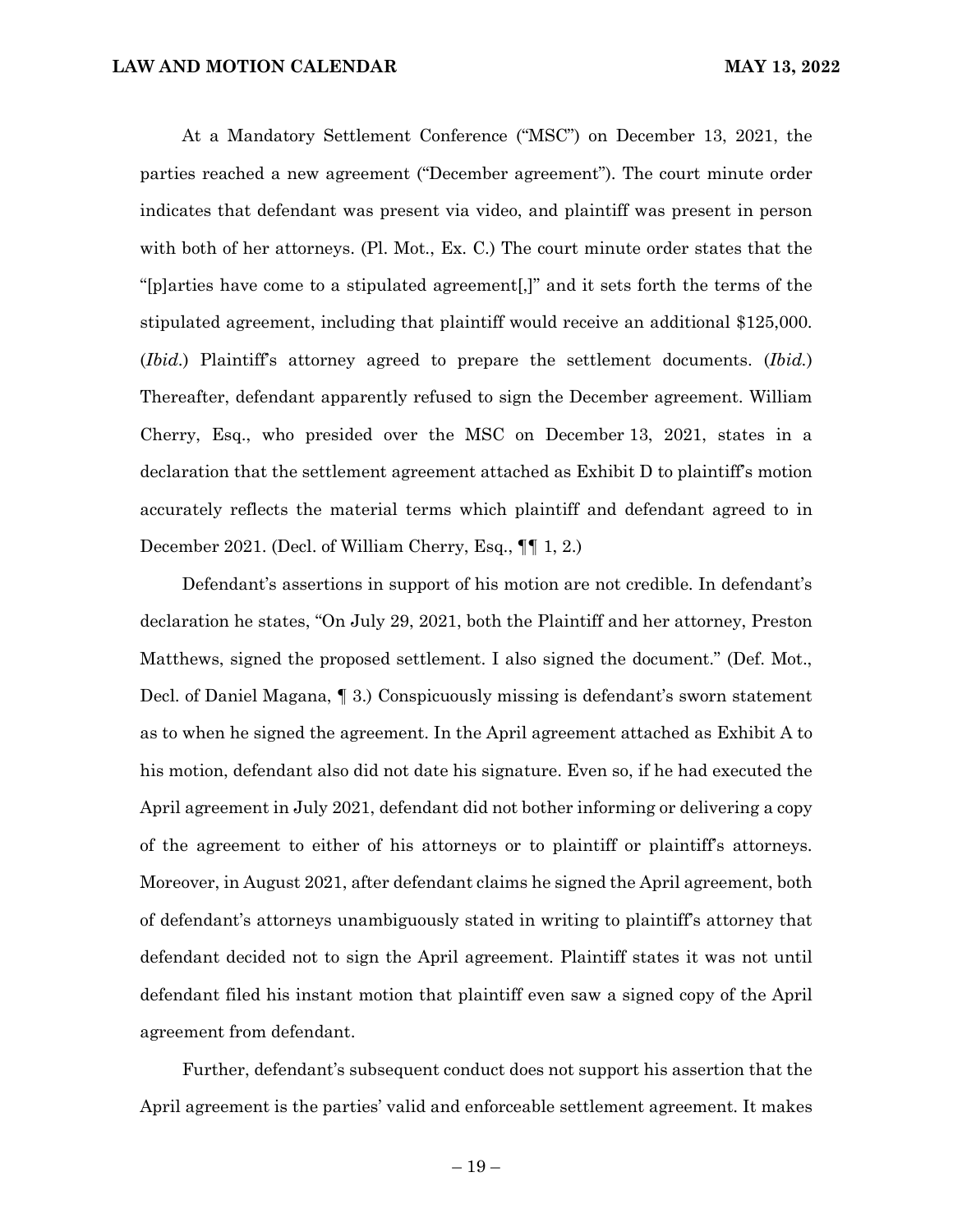no sense that defendant would appear at a MSC in December 2021 if he honestly and in good faith believed that the parties already had a settlement agreement in effect. It is also inexplicable that he remained wholly silent about the April agreement at the MSC. Neither the court minutes nor Mr. Cherry's declaration indicate there was any objection or statement from defendant at the MSC about the purported April agreement.

Defendant claims that, as a nonlawyer, he was confused and did not understand what the MSC was for. The court is not persuaded. This judge has presided over both this matter and the probate action. Although defendant is not an attorney, the court has observed him to possess some legal knowledge beyond that of the typical selfrepresented litigant. Even so, " '[w]hen a litigant is appearing in propria persona, he is entitled to the same, but no greater, consideration than other litigants and attorneys [citations]. Further, the in propria persona litigant is held to the same restrictive rules of procedure as an attorney [citation].' [Citations.]" (*County of Orange v. Smith* (2005) 132 Cal.App.4th 1434, 1444.) When a party is self-represented, they accept the risks of proceeding without counsel and they are "stuck with the outcome, and ha[ve] no greater opportunity to cast off an unfavorable judgment than [they] would if represented by counsel." (*Burnete v. La Casa Dana Apartments* (2007) 148 Cal.App.4th 1262, 1267.)

For the foregoing reasons, the court finds that the parties' valid and enforceable agreement is the December agreement. The court notes that because defendant appeared by video at the MSC, he was not present at the MSC to sign the settlement agreement. (See Pl. Mot., Ex. C.) Even though defendant refused to the sign the written settlement agreement following the MSC, the parties entered into the settlement agreement orally before the court, and therefore the court may enter judgment pursuant to the terms of the settlement. (*See Hines*, *supra*, 167 Cal.App.4th at p. 1182.)